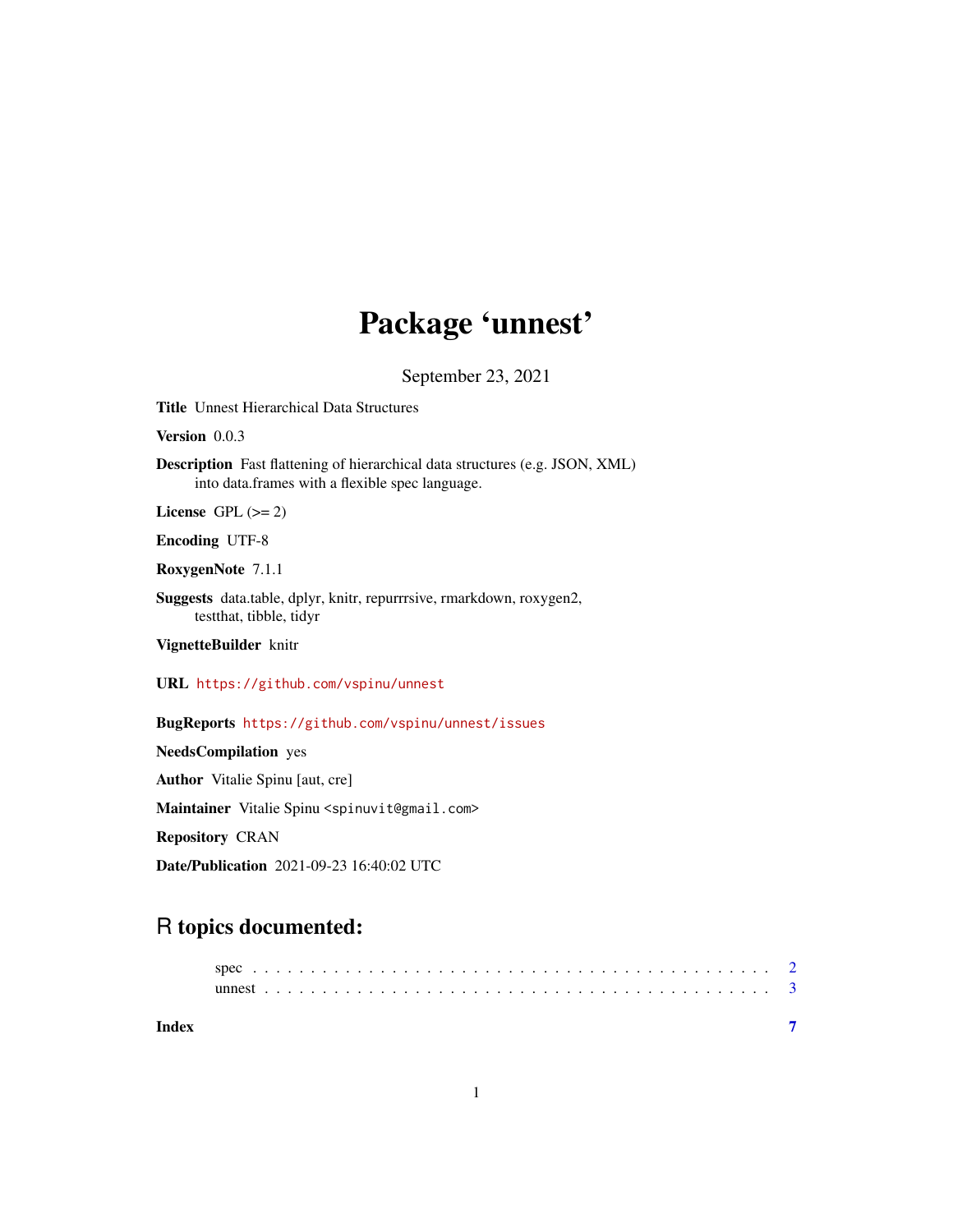<span id="page-1-1"></span><span id="page-1-0"></span>

#### Description

Unnest spec is a nested list with the same structure as the nested json. It specifies how the deeply nested lists ought to be unnested. spec() is a handy constructor for spec lists. s() is a shorthand alias for spec().

#### Usage

```
spec(
  selector = NULL,
  ...,
  as = NULL,children = NULL,
  groups = NULL,include = NULL,
  exclude = NULL,
  stack = NULL,
  process = NULL,
  default = NULL)
s(
  selector = NULL,
  ...,
  as = NULL,children = NULL,
  groups = NULL,
  include = NULL,
  exclude = NULL,
  stack = NULL,
  process = NULL,
  default = NULL)
```
## Arguments

selector A shorthand syntax for an include parameter. Can be a list or a character vector. 1. When selector is a list or a character vector with length greater than 1,

- each element is an include parameter at the corresponding level. For example  $s(c("a", "b"),...)$  is equivalent to  $s(include = "a", s(include$  $=$  "b", ...))
- 2. When selector is a character of length 1 and contains "/" characters it is split with "/" first. For instance  $s(c("a", "b"), \ldots)$ ,  $s("a/b", \ldots)$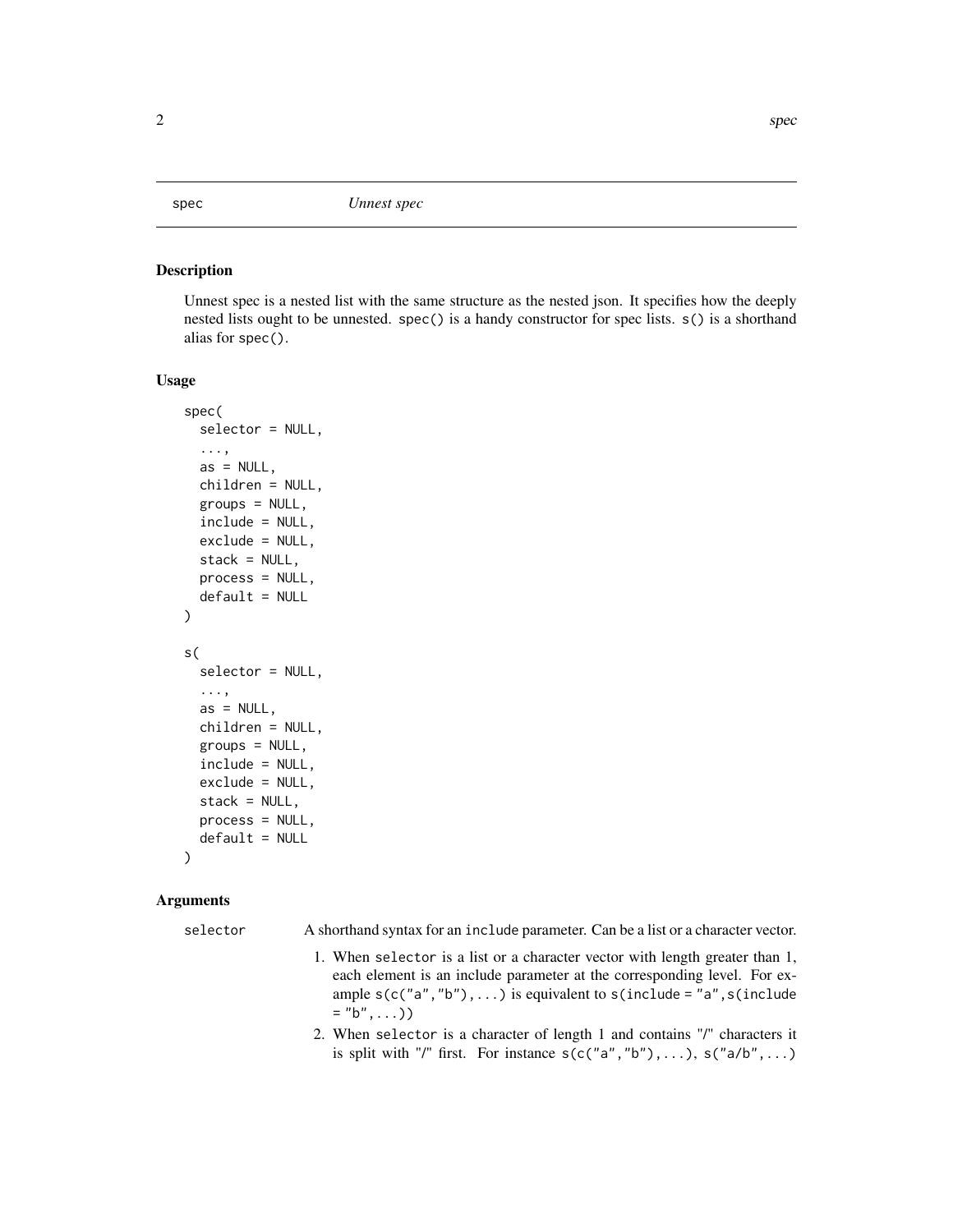<span id="page-2-0"></span>

|                    | and $s("a", s("b",)$ are all equivalent to the canonical $s(include)$<br>$=$ "a", s(include = "b", )). Components consisting entirely of dig-<br>its are converted to integers. For example $s("a/2/b" )$ is equivalent to<br>$s("a", s(2, s("b", \ldots)))$<br>3. Multiple include fields can be separated with, For example s("a/b, c/d")                     |
|--------------------|-----------------------------------------------------------------------------------------------------------------------------------------------------------------------------------------------------------------------------------------------------------------------------------------------------------------------------------------------------------------|
|                    | is equivalent to $s("a", s(include = c("b", "c"), s("d", )))$                                                                                                                                                                                                                                                                                                   |
| as                 | name for this field in the extracted data.frame                                                                                                                                                                                                                                                                                                                 |
| $children, \ldots$ | Unnamed list of children spec.  is merged into children. children is part<br>of the canonical spec.                                                                                                                                                                                                                                                             |
| groups             | Named list of specs to be processed in parallel. The return value is a named list<br>of unnested data.frames. The results is the same as when each spec is unnested<br>separately except that dedupe parameter of unnest () will work across groups<br>and execution is faster because the nested list is traversed once regardless of the<br>number of groups. |
| include, exclude   |                                                                                                                                                                                                                                                                                                                                                                 |
|                    | A list, a numeric vector or a character vector specifying components to include<br>or exclude. A list can combine numeric indexes and character elements to ex-<br>tract.                                                                                                                                                                                       |
| stack              | Whether to stack this node (TRUE) or to spread it (FALSE). When stack is a<br>string an index column is created with that name.                                                                                                                                                                                                                                 |
| process            | Extra processing step for this element. Either NULL for no processing (the<br>default), "as_is" to return the entire element in a list column, "paste" to paste<br>elements together into a character column.                                                                                                                                                   |
| default            | Default value to insert if the include specification hasn't matched.                                                                                                                                                                                                                                                                                            |

## Value

s(): a canonical spec - a list consumed by C++ unnesting routines.

## Examples

```
s("a")
s("a//c2")
s("a/2/c2,cid")
```
unnest *Unnest lists*

## Description

Unnest nested lists into a flat data.frames.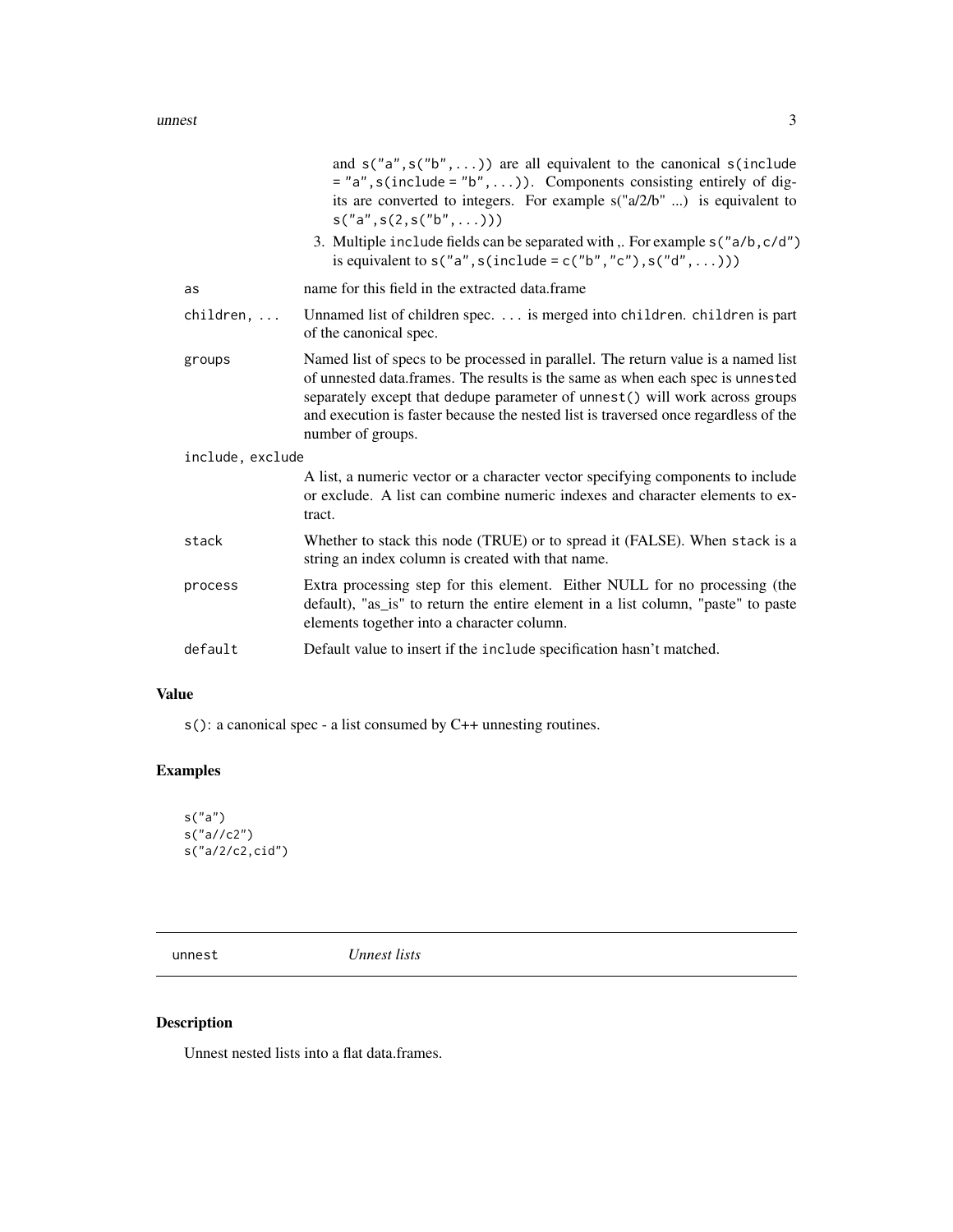4 unnest

## Usage

```
unnest(
 x,
  spec = NULL,
 dedupe = FALSE,
 stack_atomic = NULL,
 process_atomic = NULL,
 process_unnamed_lists = NULL,
 cross_join = TRUE
)
```
## Arguments

| X                     | a nested list to unnest                                                                                                                                                                                                                                                                                                                                                                                                                                                                     |
|-----------------------|---------------------------------------------------------------------------------------------------------------------------------------------------------------------------------------------------------------------------------------------------------------------------------------------------------------------------------------------------------------------------------------------------------------------------------------------------------------------------------------------|
| spec                  | spec to use for unnesting. See spec().                                                                                                                                                                                                                                                                                                                                                                                                                                                      |
| dedupe                | whether to dedupe repeated elements. If TRUE, if a node is visited for a second<br>time and is not explicitly declared in the spec the node is skipped. This is<br>particularly useful with grouped specs.                                                                                                                                                                                                                                                                                  |
| stack_atomic          | Whether atomic leaf vectors should be stacked or not. If NULL, the default,<br>data.frame vectors are stacked, all others are spread.                                                                                                                                                                                                                                                                                                                                                       |
|                       | process_atomic Process spec for atomic leaf vectors. Either NULL for no processing (the de-<br>fault), "as_is" to return the entire element in a list column, "paste" to paste ele-<br>ments together into a character column.                                                                                                                                                                                                                                                              |
| process_unnamed_lists |                                                                                                                                                                                                                                                                                                                                                                                                                                                                                             |
|                       | How to process unnamed lists. Can be one of "as_is" - return a list column,<br>"exclude" - drop these elements unless they are explicitly included in the spec,<br>"paste" - return a character column, "stack" - automatically stack. If NULL (the<br>default), do nothing - process them normally according to the specs.                                                                                                                                                                 |
| cross_join            | Specifies how the results from sibling nodes are joined (cbinded) together. The<br>shorter data.frames (fewer rows) can be either recycled to the max number of<br>rows across all joined components with cross_join = FALSE. Or, the results<br>are cross joined (produce all combinations of rows across all components) with<br>cross_join = TRUE. cross_join = TRUE is the default because of no data loss<br>and it is more conducive for earlier error detection with incorrect specs |

#### Value

A data.frame, data.table or a tibble as specified by the option unnest.return.type. Defaults to data.frame.

### Examples

```
x \le -\text{list}(a = \text{list}(b = \text{list}(x = 1, y = 1:2, z = 10)),c = list(x = 2, y = 100:102))xxx \leftarrow list(x, x, x)
```
<span id="page-3-0"></span>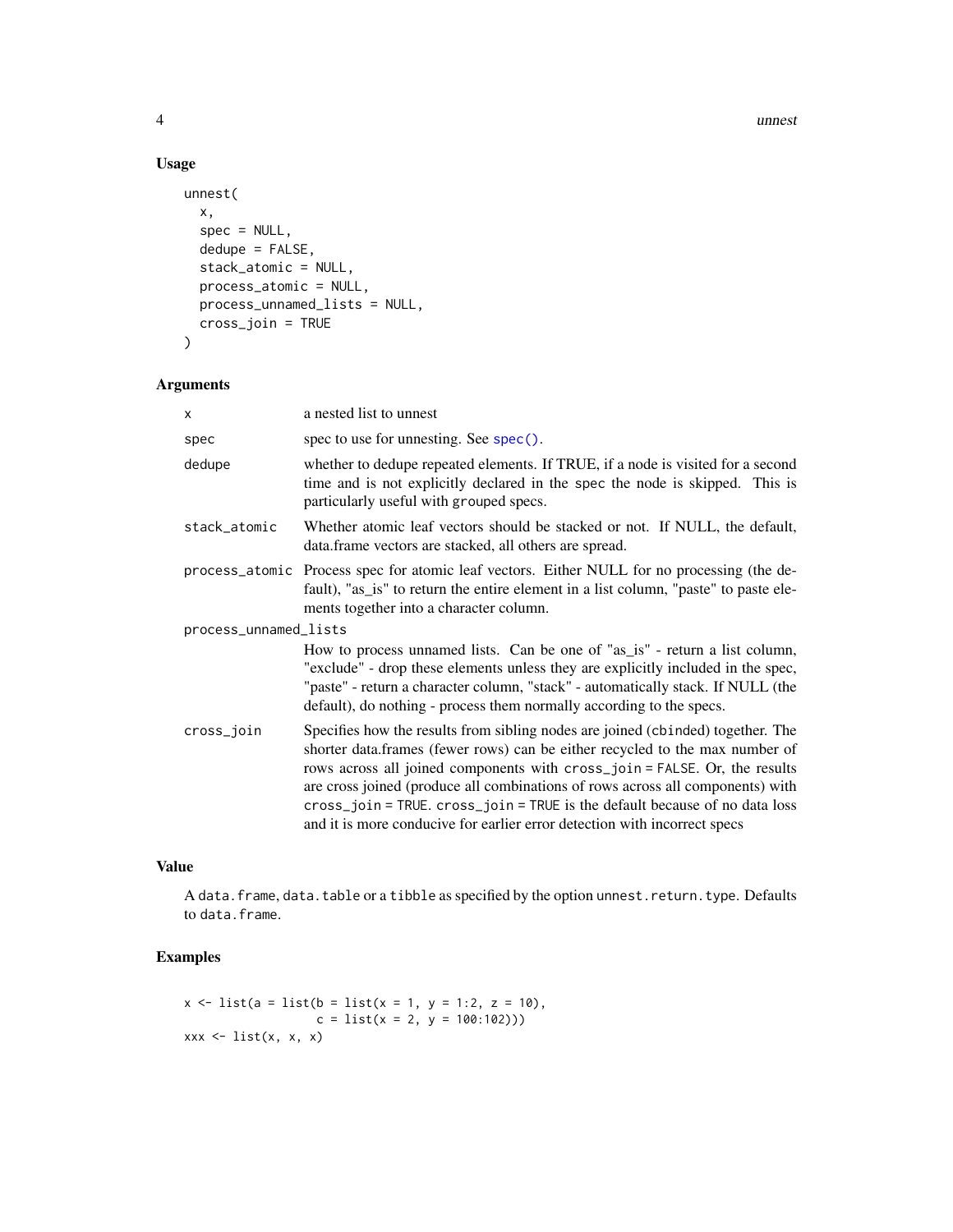unnest 5

```
## spreading
unnest(x, s("a"))unnest(x, s("a"), stack_atomic = TRUE)unnest(x, s("a/b"), stack_atomic = TRUE)
unnest(x, s("a/c"), stack_atomic = TRUE)
unnest(x, s("a"), stack_atomic = TRUE, cross_join = TRUE)
unnest(x, s("a//x"))unnest(x, s("a//x, z"))unnest(x, s("a/2/x,y"))
## stacking
unnest(x, s("a/", stack = TRUE))unnest(x, s("a/", stack = TRUE, as = "A"))unnest(x, s("a/", stack = TRUE, as = "A"), stack_atomic = TRUE)unnest(x, s("a/", stack = "id"), stack_atomic = TRUE)unnest(x, s("a/", stack = "id", as = ""), stack_atomic = TRUE)unnest(xxx, s(stack = "id"))
unnest(xxx, s(state = "id"), stack_atomic = TRUE)unnest(xxx, s(\text{stack} = "id", s("a/b/y/", \text{stack} = \text{TRUE})))## exclusion
unnest(x, s("a/b)", exclude = "x"))
## dedupe
unnest(x, s("a", s("b/y"), s("b")), stack_atomic = TRUE)
unnest(x, s("a", s("b/y"), s("b")), dedupe = TRUE, stack_atomic = TRUE)
## grouping
unnest(xxx, stack_atomic = TRUE,
       s(stack = TRUE,
         groups = list(first = s("a/b/x, y"),
                       second = s("a/b")))unnest(xxx, stack_atomic = TRUE, dedupe = TRUE,
       s(stack = TRUE,
         groups = list(first = s("a/b/x, y"),second = s("a/b")))## processing as_is
str(unnest(xxx, s(stack = "id",
                  s("a/b/y", process = "as_is"),
                  s("a/c", process = "as_is"))str(unnest(xxx, s(stack = "id", s("a/b/", process = "as_is"))))
str(unnest(xxx, s(stack = "id", s("a/b", process = "as_is"))))
## processing paste
str(unnest(x, s("a/b/y", process = "paste")))
str(unnest(xxx, s(stack = TRUE, s("a/b/", process = "paste"))))
str(unnest(xxx, s(stack = TRUE, s("a/b", process = "paste"))))
## default
unnest(x, s("a/b/c", s("b", default = 100)))
```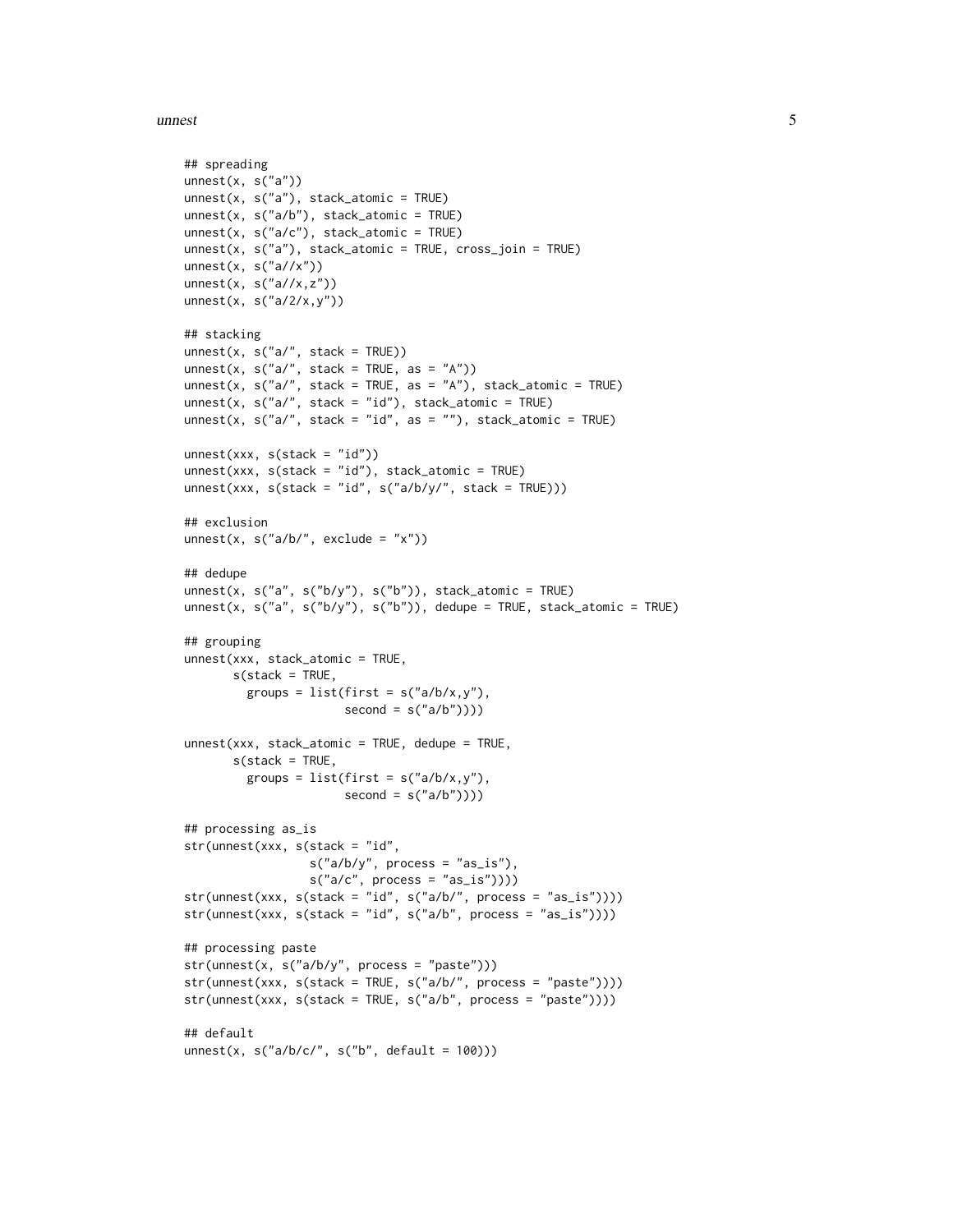6 unnest variable variable variable variable variable variable variable variable variable variable variable variable variable variable variable variable variable variable variable variable variable variable variable variab

```
unnest(x, s("a/b/c/", stack = "ix", s("b", default = 100)))
```